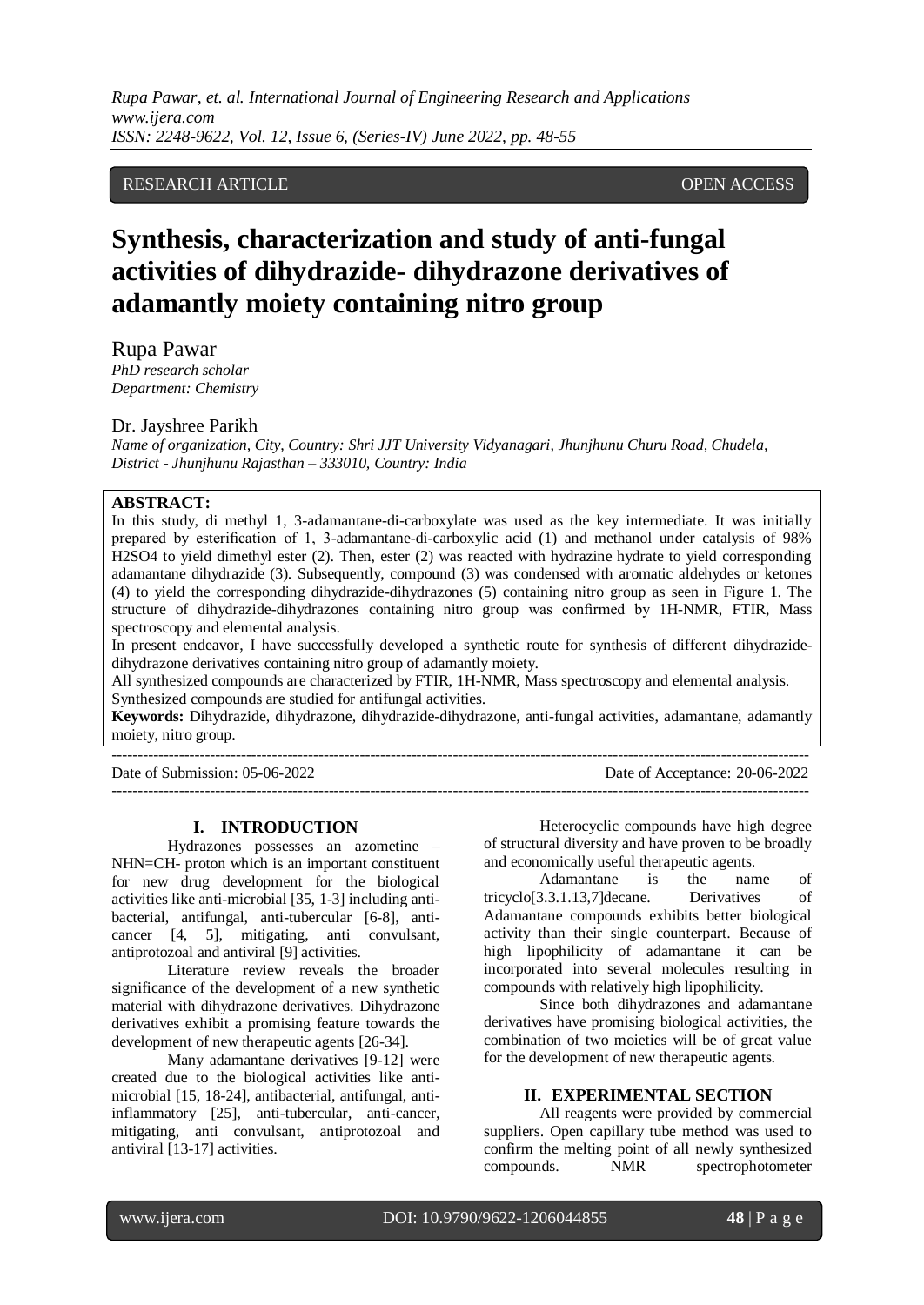600.1723046[MHz] was used to record NMR spectra. The solvent used was DMSO-D6, for NMR analysis. The constants were given in Hz, using tetra-methyl-silane as the internal standard. The chemical shifts were expressed in ppm. Reference peak was at 2.5 ppm. In addition to NMR spectra, all newly synthesized compounds were tested for elemental and FTIR analysis.

## **General reaction scheme for preparation of final products.**



General Scheme I

**Figure1**: Preparation of dihydrazide-dihydrazone derivatives containing nitro group from Adamantane-1, 3 dicarbohydrazide

## **Reaction scheme for preparation of final products: Figure 2, Figure 3**

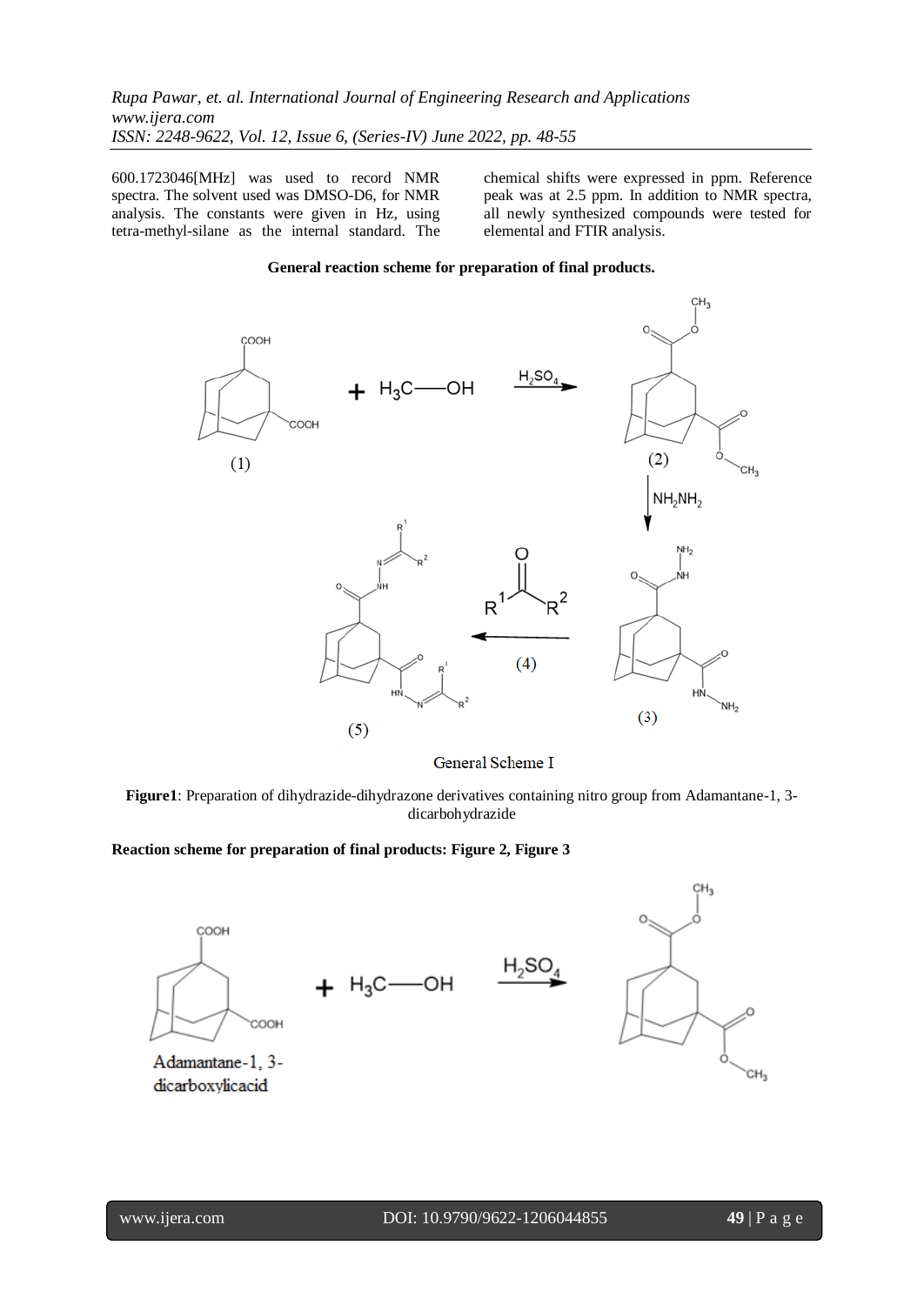

dicarbohydrazide

**Figure 2:** Preparation of Adamantane-1, 3-dicarbohydrazide from of Adamantane-1, 3-dicarboxylicacid



Adamantane-1, 3dicarbohydrazide

**Figure 3:** Preparation of dihydrazide-dihydrazone (aldehyde and ketone derivatives) derivatives from Adamantane-1, 3-dicarbohydrazide**.**

| <b>Compounds</b>         | R <sub>1</sub> and R <sub>2</sub> |
|--------------------------|-----------------------------------|
| 1                        | $R1 = H$ , $R2 = -C7H4NO2$        |
| $\mathfrak{D}$           | $R1 = -CH3$ , $R2 = -C7H3C1NO2$   |
| 3                        | $R1 = -CH3$ , $R2 = -C8H7O$       |
| 4                        | $R1 = -H$ , $R2 = -C9H9O2$        |
| $\overline{\mathcal{L}}$ | $R1 = -CH3$ , $R2 = -C9H9O$       |
| 6                        | $R1 = -H$ , $R2 = -C11H7$         |
| 7                        | $R1 = H$ , $R2 = -C5H2NO3$        |
| 8                        | $R1 = -H$ , $R2 = -C8H6NO4$       |
| 9                        | $R1 = -H$ , $R2 = C7H3CINO2$      |
| 10                       | $R1 = -H$ , $R2 = -C8H7O2$        |

**Table 1:** Aldehyde groups are found in compounds 1-3, 5, 8-10 and ketone groups are from 3, 5.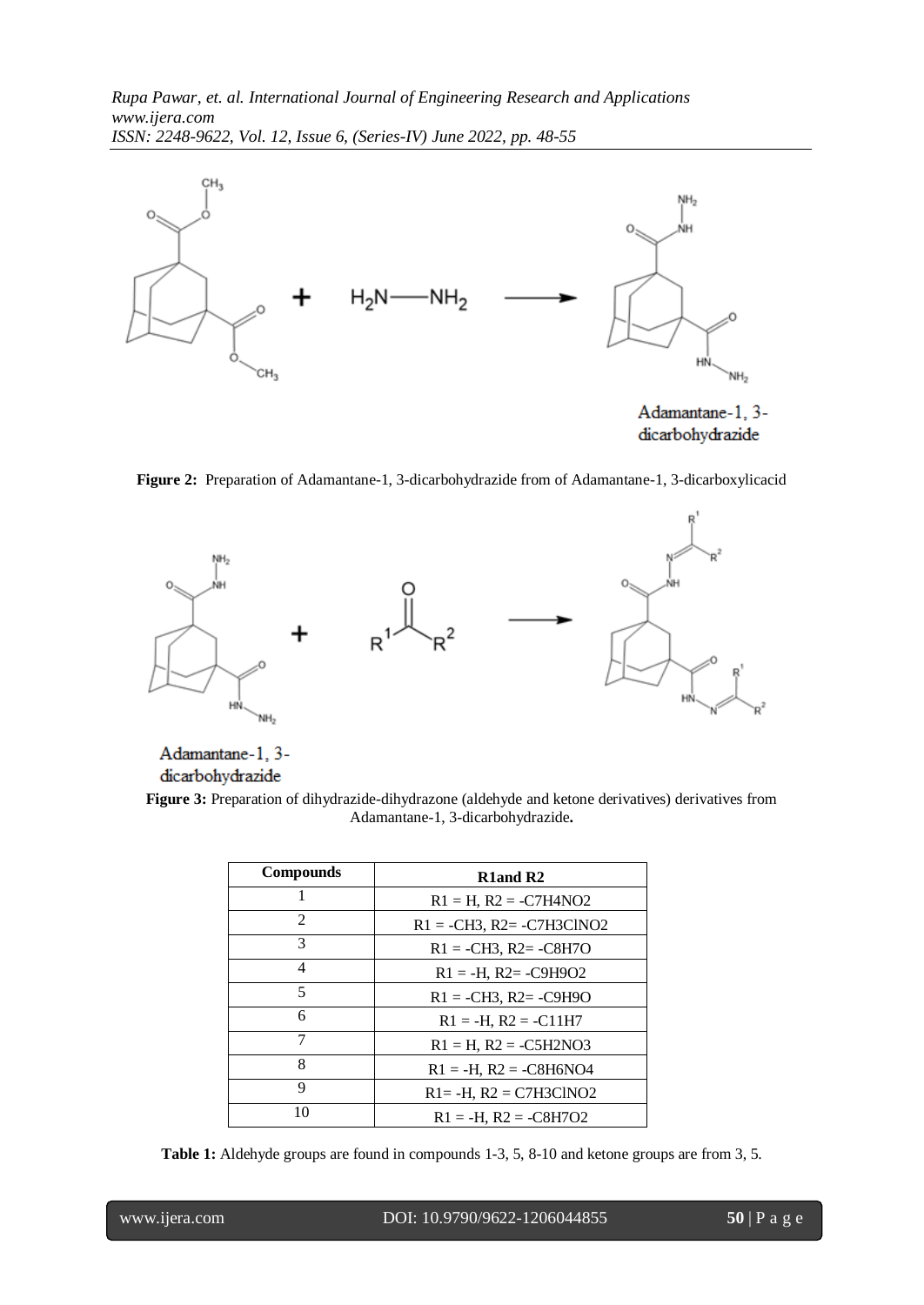## **III. RESULTS and DISCUSSIONS**

## **Synthesis for preparation of the final product (dihydrazide-dihydrazone derivatives of adamantly moiety containing nitro group):**

Adamantane-1, 3-dicarbohydrazide was used as the key intermediate. It was initially prepared by esterification of adamantane-1, 3-dicarboxylic acid and methanol using 98% H2SO4 as a catalyst to yield corresponding di-ester that is dimethyl-1, 3 adamantane dicarboxylate. This di-ester was then reacted with 80% hydrazine hydrate to yield adamantane 1, 3 dicarbohydrazide. [36].

**Synthesis of dimethyl-1, 3 adamantane dicarboxylate from adamantane-1, 3-dicarboxylic acid:**

A mixture of 0.02 mol of adamantane-1, 3 dicarboxylic acid, 15 ml of methanol in presence of 98% H2SO4 as catalyst was refluxed. The mixture was cooled and washed with water. Than the mixture was successively washed with Sodium Hydrogen carbonate (15% NaHCO3 aqueous solution) to pH 7 and water again. The organic phase was dried over anhydrous sodium sulfate (Na2SO4), evaporated and crystallized. [36].

## **Synthesis of Adamantane-1, 3-dicarbohydrazide from dimethyl-1, 3 adamantane di-carboxylate:**

To the alcoholic solution of (1.00924 g, 0.004 mol) dimethyl 1, 3 adamantane dicarboxylate, (0.08mol) 80% hydrazine hydrate was added drop wise with constant stirring. The reaction was carried out at 0 degree Celsius. White colored Adamantane-1, 3 dicarbohydrazide obtained was recrystallized in methanol and is confirmed from M.P. [36].

## **Synthesis of dihydrazide-dihydrazone derivatives from Adamantane-1, 3-dicarbohydrazide:**

The Adamantane-1, 3-dicarbohydrazide on condensation with different aldehydes and ketones containing nitro group give the corresponding dihydrazone derivatives. The reaction was monitored for completion by TLC.

1) Bis [N'-(4-nitro)benzylidene]adamantame-1, 3-dicarbohydrazide: M.p.: 181 ◦C, Yield

77.64 %. 1H-NMR (600 MHz, DMSO-d6, δ ppm): 10.2-8.8 (1H, s, NH-N); 8.15-8.44 (Ar-H); 3.4-3.6 (=CH); 1.62-2.07 (Adamantane-H).

Color of the compound obtained was: Light yellow. IR (ν cm-1): 1104 (N-N); 1247 (C-N for NO2); 1286(C-O); 1345 (C-N); 1524 (NO2); 1599 (C=N); 1709 (C=O); 2850 (N-H); 2921-2996 (C-H); 3106  $(H-C=).$ 

Analysis: for C26H26N6O6 found (calculated): C, 60.15 (60.22); H, 5.03 (5.05); N, 16.18 (16.21) %.

2) Bis [N'-(1-(3-nitro, 4-chloro) ethylidene)] adamantame-1, 3-dicarbohydrazide: M.p.: 178 ◦C, Yield

66.25 %. 1H-NMR (600 MHz, DMSO-d6, δ ppm): 8.54 (1H, s, NH-N); 7.93-8.21 (Ar-H); 3.4 (=CH); 1.62-2.00 (Adamantane-H).

Color of the compound obtained was: Yellow to orange.

IR (ν cm-1): 839 (C-Cl); 1074 (N-N); 1247-1296 (C-N); 1511-1513 (C=C benzene); 1533 (NO2); 1594 (C=N); 1688 (C=O); 2924 (N-H); 3098 (C-H); 3434 (H-C=).

Analysis: for C28H28Cl2N6O6 found (calculated): C, 54.62 (54.64); H, 4.56 (4.59); N, 13.63 (13.65) %. [36].

3) Bis [N'-(1-(2-hydroxy, 5-methyl phenyl) ethylidene)]adamantame-1, 3-dicarbohydrazide: M.p.: 221 ◦C, Yield

72 %. 1H-NMR (600 MHz, DMSO-d6, δ ppm): 12.75 (-OH attached to benzene ring) 7.58 (1H, s, NH-N); 6.86-7.3 (Ar-H); 3.56 (=CH); 1.62-2.00 (Adamantane-H).

Color of the compound obtained was: Shiny dark yellow.

IR (ν cm-1): 1039 (N-N); 1233 (C-O); 1290 (C-N); 1563-1492 (C=C benzene); 1614 (C=N); 1744 (C=O); 2920 (N-H); 2993 (C-H); 3434 (H-C=); 3752 (-OH).

Analysis: for C28H32N4O4 found (calculated): C, 68.81 (69.74); H, 7.02 (7.02); N, 10.86 (10.84) %.

4) Bis [N'-(3, 4 dimethoxy)benzylidene)]adamantame-1, 3 dicarbohydrazide: M.p.: 215 ◦C, Yield

38.58 %. 1H-NMR (600 MHz, DMSO-d6, δ ppm): 8.6 (1H, s, NH-N); 7.06-7.48 (Ar-H); 3.37 (=CH); 1.62-2.00 (Adamantane-H).

Color of the compound obtained was: Light yellow. IR (ν cm-1): 1016 (N-N); 1157 (C-O); 1259 (C-N); 1508-1464 (C=C benzene); 1623 (C=N); 1729 (C=O); 2839 (N-H); 2929 (C-H); 2961 (H-C=).

Analysis: for C30H36N4O6 found (calculated): C, 65.66 (65.68); H, 6.59 (6.61); N, 10.19 (10.21) %.

5) Bis  $[N-(1-(4-ethoxy)ethylinder)]$ adamantame-1, 3-dicarbohydrazide: M.p.: 185 ◦C, Yield

73.26%. 1H-NMR (600 MHz, DMSO-d6, δ ppm): 7.91-7.93 (1H, s, NH-N); 7.1-7.86 (Ar-H); 4.06-4.13 (-OC2H5); 3.5 (=CH); 1.62-2.00 (Adamantane-H).

Color of the compound obtained was: Yellow.

IR (ν cm-1): 1043 (N-N); 1172 (C-O); 1298 (C-N); 1505 (C=C benzene); 1598 (C=N); 1681 (C=O); 2932 (N-H); 2979 (C-H); 3447 (H-C=).

Analysis: for C32H40N4O4 found (calculated): C, 69.76 (69.74); H, 7.06 (7.02); N, 10.82 (10.84) %.

6) Bis [N'-(2-napthyl)methylene)] adamantame-1, 3-dicarbohydrazide: M.p.: 241 ◦C, Yield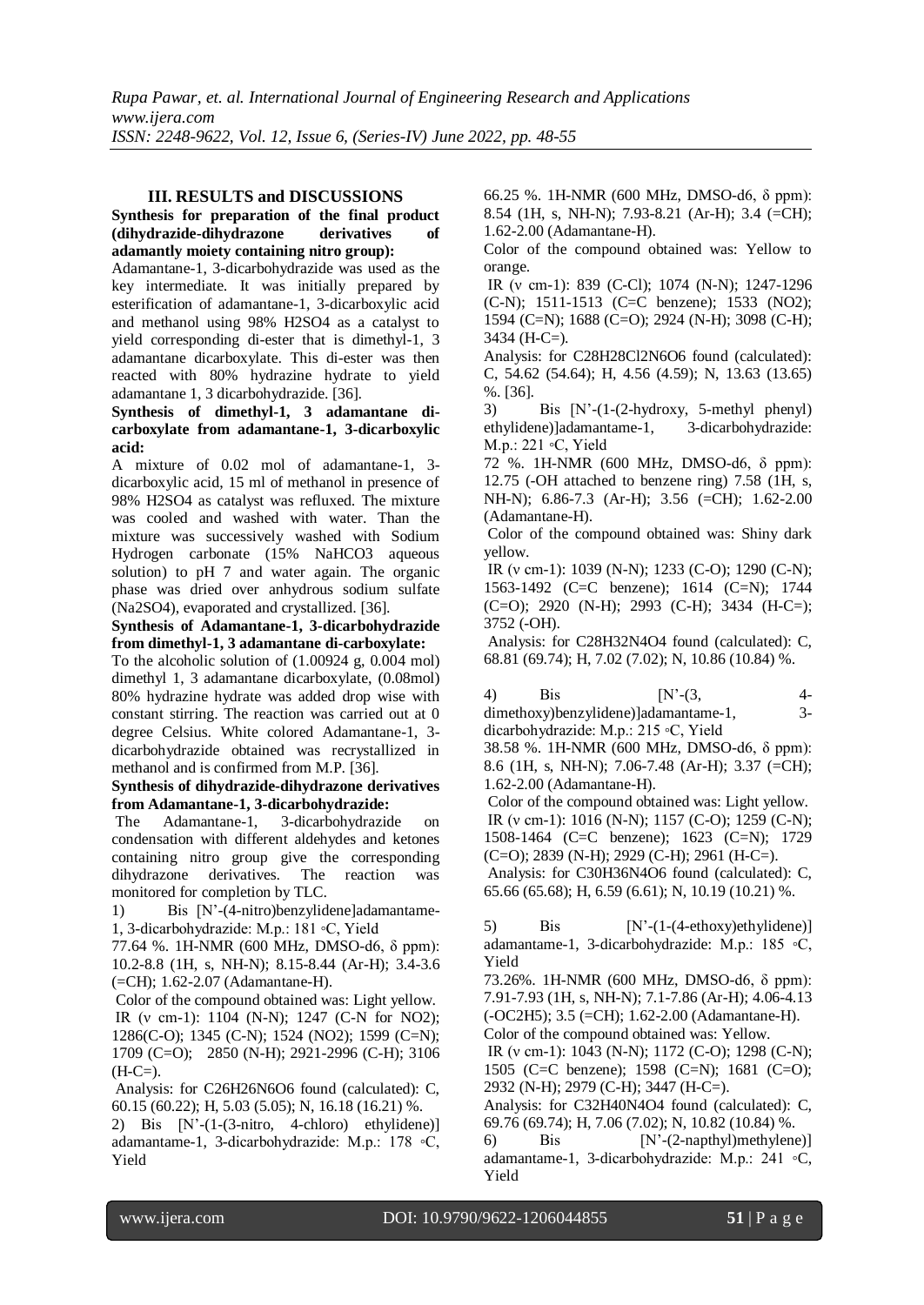18.91 %. 1H-NMR (600 MHz, DMSO-d6, δ ppm): 8.92 (1H, s, NH-N); 7.6-8.38 (napthalene-H); 3.4 (=CH); 1.62-2.00 (Adamantane-H).

Color of the compound obtained was: Light yellow. IR (ν cm-1): 1016 (N-N); 1172 (C-N); 1502 (C=C benzene); 1616 (C=N);1692 (C=O); 2800 (N-H); 3054 (C-H); 3434 (H-C=).

Analysis: for C34H32N4O2 found (calculated): C, 77.28 (77.25); H, 6.09 (6.10); N, 10.58 (10.60) %.

7) Bis [N'-(5-nitro, furan-2-yl)methylene)] adamantame-1, 3-dicarbohydrazide: M.p.: 186 ◦C, Yield

84.41 %. 1H-NMR (600 MHz, DMSO-d6, δ ppm): 6.9-7.6 (1H, s, NH-N); 3.5-3.6 (=CH broad peak); 1.62-2.00 (Adamantane-H).

Color of the compound obtained was: Dark brown. IR (ν cm-1): 1026 (N-N); 1220-1280 (C-N); 1405 (NO2); 1610 (C=N); 1728 (C=O); 2863 (N-H); 2920 (C-H); 3430 (H-C=).

Analysis: for C22H22N6O8 found (calculated): C, 53.04 (53.01); H, 4.48 (4.45); N, 16.88 (16.86) %.

8) Bis [N'-(3-nitro, 4-hydroxy, 5-methoxy) benzylidene] adamantame-1, 3-dicarbohydrazide: M.p.: 180 ◦C, Yield

72.03 %. 1H-NMR (600 MHz, DMSO-d6, δ ppm): 9.9 (-OH attached to benzene); 9.8 (1H, s, NH-N); 7.62-8.1 (Ar-H); 3.4 (=CH); 1.62-2.00 (Adamantane-H).

Color of the compound obtained was: Brown.

IR (ν cm-1): 1049 (N-N); 1111 (C-O); 1235-1273 (C-N); 1406 (NO2); 1577 (N-O); 1614 (C=N); 1689  $(C=O)$ ; 2871 (N-H); 2992 (C-H); 3216 (H-C=). Analysis: for C28H30N6O10 found (calculated): C, 55.07 (55.08); H, 4.93 (4.95); N, 13.73 (13.76) %. 9) Bis [N'-(3-nitro, 4 chloro)benzylidene]adamantame-1, 3 dicarbohydrazide: M.p.: 258 ◦C, Yield 75.84 %. 1H-NMR (600 MHz, DMSO-d6, δ ppm): 8.82 (1H, s, NH-N); 7.93-8.5 (Ar-H); 3.37 (=CH); 1.62-2.00 (Adamantane-H). Color of the compound obtained was: Light yellow. IR (ν cm-1): 838 (C-Cl); 1049 (N-N); 1212-1132 (C-N); 1476 (C=C benzene); 1351 (N-O); 1530 (C-NO2); 1602 (C=N); 1626 (C=O); 3069 (H-C=). Analysis: for C26H24Cl2N6O6 found (calculated): C, 53.19 (53.16); H, 4.10 (4.12); N, 12.09 (12.07)

%. 10) Bis [N'-(3-methoxy, 4-hydroxy)benzylidene] adamantame-1, 3-dicarbohydrazide: M.p.: 158 ◦C,

Yield 84.43 %. 1H-NMR (600 MHz, DMSO-d6, δ ppm): 9.7 (1H, s, NH-N); 8.56 (-OH attached to benzene); 3.4-3.6 (=CH); 3.85 (-OCH3); 6.86-7.39 (Ar-H); 1.62-2.07 (Adamantane-H).

Color of the compound obtained was: Light yellow to light brown.

IR (ν cm-1): 1097 (N-N); 1214-1273 (C-N); 1513 (C=C benzene); 1598 (C=N); 1727 (C=O); 2857 (N-H); 2920-3069 (C-H); 3190 (-OH); 3410 (H-C=). [36].

| <b>Serial</b>          | yield  |     |                     |                              | Molecular | <b>Molecular</b>                                                              |
|------------------------|--------|-----|---------------------|------------------------------|-----------|-------------------------------------------------------------------------------|
| $\mathbf{n}\mathbf{o}$ | $(\%)$ | M.P | color               | $R1, R2, R3$ or R            | Wt        | Formula                                                                       |
|                        |        |     |                     | $R1 = H$ , $R2 = 4-NO2$ ,    |           |                                                                               |
| 1.                     | 77.64  | 181 | Light Yellow        | $R3 = H$                     | 518.52124 | C <sub>26</sub> H <sub>26</sub> N <sub>6</sub> O <sub>6</sub>                 |
|                        |        |     | Yellow to           | $R1 = 3-NO2$ , $R2 = 4-C1$ , |           |                                                                               |
| 2.                     | 66.25  | 178 | Orange              | $R3 = H$                     | 615.46452 | C <sub>28</sub> H <sub>28</sub> C <sub>12</sub> N <sub>6</sub> O <sub>6</sub> |
|                        |        |     | Shiny Dark          | $R1 = 2-OH$ , $R2 = 5$ -     |           |                                                                               |
| 3.                     | 72     | 221 | Yellow              | $CH3, R3 = H$                | 516.63124 | C28H32N4O4                                                                    |
|                        |        |     |                     | $R1 = 3$ -OCH3, $R2 = 4$ -   |           |                                                                               |
| 4.                     | 38.58  | 215 | Light Yellow        | $OCH3, R3 = H$               | 548.63004 | C30H36N4O6                                                                    |
|                        |        |     |                     | $R1 = H$ , $R2 = 4$ -OC2H5,  |           |                                                                               |
| 5.                     | 73.26  | 285 | Yellow              | $R3 = H$                     | 516.63124 | C32H40N4O4                                                                    |
| 6.                     | 18.91  | 241 | Light Yellow        | Napthyl $(R)$                | 528.64348 | C34H32N4O2                                                                    |
| 7.                     | 84.41  | 186 | Dark Brown          | 5-Nitro Furan (R)            | 498.44548 | C22H22N6O8                                                                    |
|                        |        |     |                     | $R1 = 3-NO2, R2 = 4-$        |           |                                                                               |
| 8.                     | 72.03  | 180 | Brown               | OH, $R3 = 5$ -OCH3           | 609.798   | C <sub>28</sub> H <sub>30</sub> N <sub>6</sub> O <sub>10</sub>                |
| 9.                     | 75.84  | 258 | Light Yellow        | Biphenyl $(R)$               | 587.41136 | C <sub>26</sub> H <sub>24</sub> C <sub>12</sub> N <sub>6</sub> O <sub>6</sub> |
|                        |        |     | <b>Light Yellow</b> | $R1 = 3$ -OCH3, $R2 = 4$ -   |           |                                                                               |
| 10.                    | 84.43  | 158 | to Light Brown<br>. | OH, $R3 = H$                 | 520.57688 | C28H32N4O6                                                                    |

**Table 2: Physical parameters of all the compounds**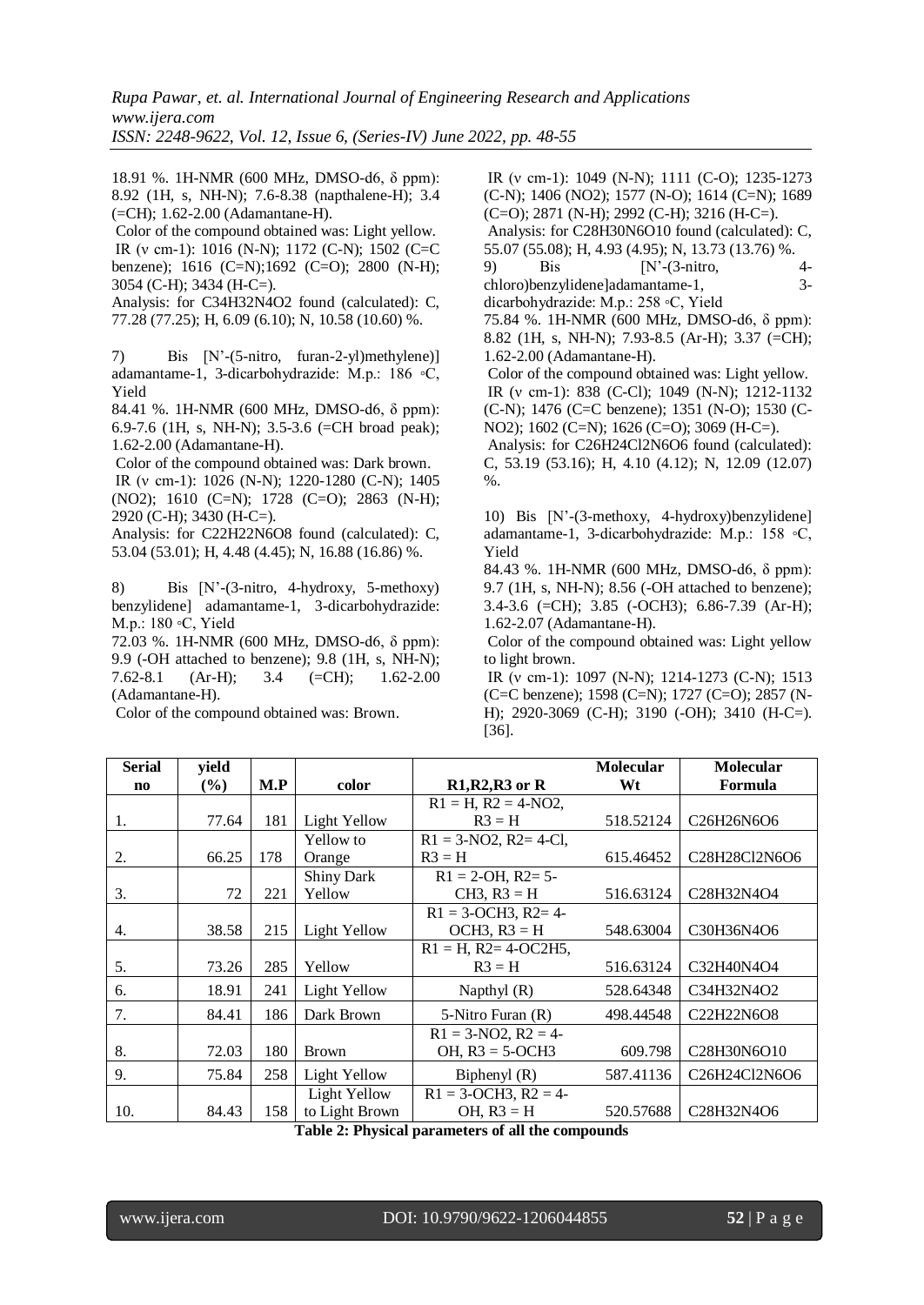|        |          | C albicans         |           |
|--------|----------|--------------------|-----------|
| Sample | Inoculum |                    |           |
| Name   | Count    | <b>Final Count</b> | % killing |
|        | 6400000  | 0                  | 100.00    |
| 2      | 6400000  | 0                  | 100.00    |
| 3      | 7000000  | 10                 | 100.00    |
| 4      | 6800000  | 0                  | 100.00    |
| 5      | 5900000  | 0                  | 100.00    |
| 6      | 6600000  | ∩                  | 100.00    |
| 7      | 6700000  | 0                  | 100.00    |
| 8      | 6100000  | 0                  | 100.00    |
| 9      | 6000000  | 0                  | 100.00    |
| 10     | 6400000  |                    | 100.00    |

# **IV. ANTI-MICROBIAL TEST RESULTS**

## **ANTI-MICROBIAL TEST**

Anti-microbial test for anti-fungal activity (tube dilution method):

- 1. Description: powder substance in closed glass vials were used.
- 2. Organism named Candida Albicans (ATCC 10231) (Fungi) was used.
- 3. Additional information is as follows:

|    | Method used for the test        | Tube dilution method In-house (Rei: USP)           |
|----|---------------------------------|----------------------------------------------------|
| 12 | Method of sterilization used    | Steam Sterilization using Autoclave                |
|    | Contact Time (Sample Culture)   | 3 Minutes                                          |
| 14 | Control sample                  | Initial Inoculum Count (Positive Control)          |
|    | <b>CFU</b>                      | Colony Forming Units                               |
| 16 | Media used                      | Sabouraud's Dextrose Ajar (Fungi)                  |
|    | Sample Concentration (Dilution) | 50 mg sample in 1 ml of DMSO                       |
| 18 | Incubation Temperature & Time   | INCUBATION A4 20"C TO 25 C FOR FUNGI FOR 3-5 DAYS. |

Opinion: All the samples were found to be very effective against Candida albicans and had minimum killing percentage of 100.

## V. **CONCLUSIONS:**

The synthesis and characterization of dihydrazide-dihydrazones derivatives of adamantly moiety with nitro group were achieved. The synthesis was conducted by condensation of dihydrazide with different aldehydes and ketones to give the corresponding dihydrazone derivatives containing nitro group.

The characterization of newly synthesized dihydrazide-dihydrazones derivatives of adamantly moiety containing nitro group were achieved by FTIR, NMR and elemental analysis. Melting points of synthesized compounds were confirmed by open capillary tube method.

The anti-fungal activity of the synthesized compounds were determined. Synthesized compounds possesses excellent anti-fungal activity. Method used for the synthesis is simple, easy and cost effective.

It can be concluded that dihydrazidedihydrazone derivatives of Adamantyl moiety containing nitro group holds promising future with excellent pharmacological properties.

## **REFERENCES:**

- [1]. Popiołek, Ł.; Biernasiuk, A. Synthesis and investigation of antimicrobial activities of nitrofurazone analoguescontaining hydrazidehydrazone moiety. Saudi Pharm. J. 2017,25, 1097–1102.
- [2]. He, H.; Wang, X.; Shi, L.; Yin, W.; Yang, Z.; He, H.; Liang, Y. Synthesis, antitumor activity and mechanism ofaction of novel 1,3 thiazole derivatives containing hydrazide– hydrazone and carboxamide moiety.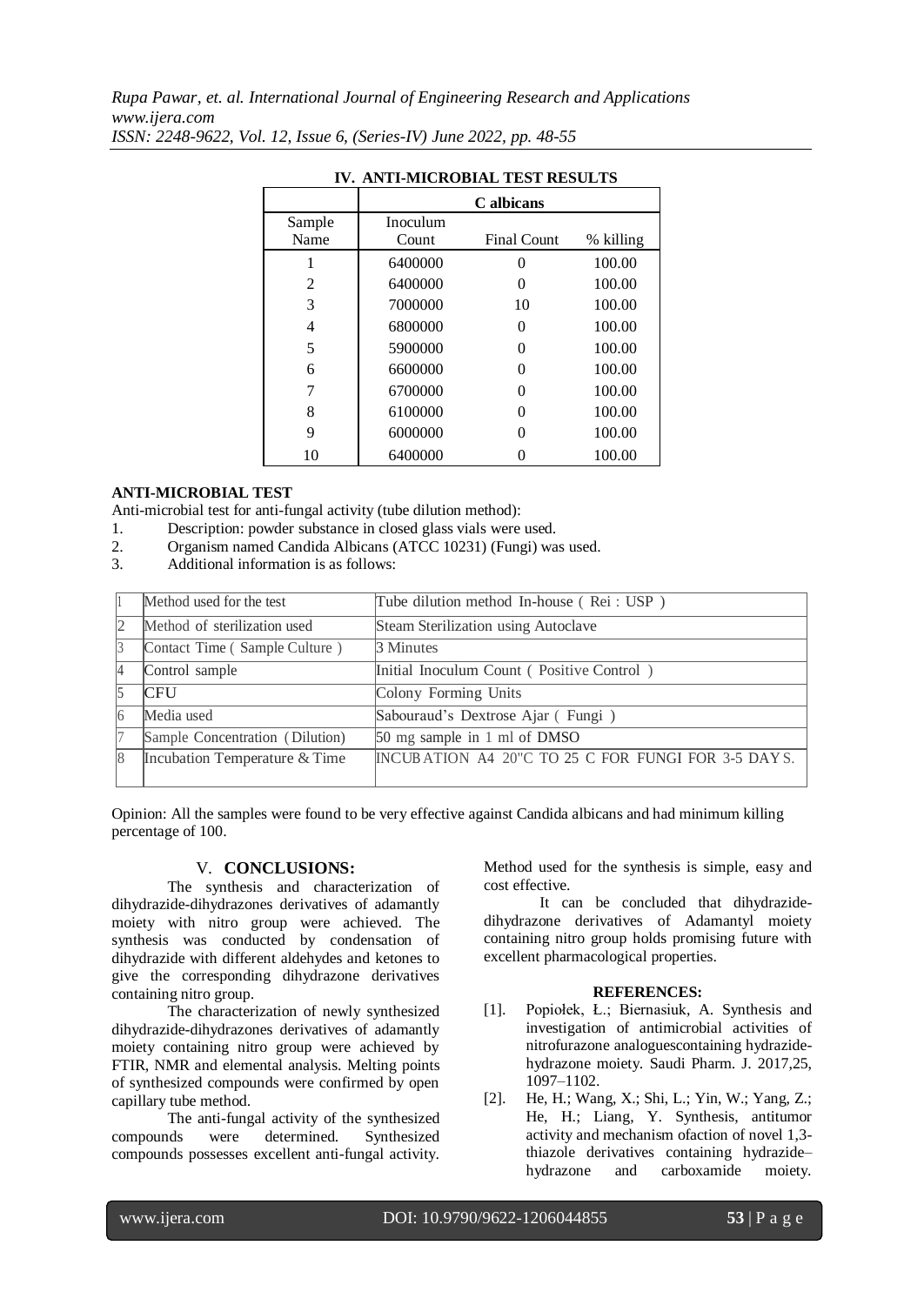Bioorg.Med. Chem. Lett. 2016,26, 3263– 3270.

- [3]. Nasr, T.; Bondock, S.; Rashed, H.M.; Fayad, W.; Youns, M.; Sakr, T.M. Novel hydrazidehydrazone and amidesubstituted coumarin derivatives: Synthesis, cytotoxicity screening, microarray, radiolabeling andin vivopharmacokinetic studies. Eur. J. Med. Chem. 2018,151, 723–739.
- [4]. Velezheva, V.; Brennan, P.; Ivanov, P.; Kornienko, A.; Lyubimov, S.; Kazarian, K.; Nikonenko, B.; Majorov, K.;Apt, A. Synthesis and antituberculosis activity of indole–pyridine derived hydrazides, hydrazide–hydrazones,and thiosemicarbazones. Bioorg. Med. Chem. Lett. 2016,26, 978–985.
- [5]. Pavan, F.R.; Maia, P.I.S.; Leite, S.R.A.; Deflon, V.M.; Batista, A.A.; Sato, D.N.; Franzblau, S.G.; Leite, C.Q.F.Thiosemicarbazones, semicarbazones, dithiocarbazates and hydrazide/hydrazones: Anti–Mycobacteriumtuberculosis activity and cytotoxicity. Eur. J. Med. Chem. 2010,45, 1898–1905.
- [6]. Bedia, K.K.; Elçin, O.; Seda, U.; Fatma, K.; Nathaly, S.; Sevim, R.; Dimoglo, A. Synthesis and characterizationof novel hydrazide–hydrazones and the study of their structure–antituberculosis activity. Eur. J. Med. Chem.2006,41, 1253–1261.
- [7]. Senkarde¸s, S.; Kaushik-Basu, N.; Durmaz, ˙I.; Manvar, D.; Basu, A.; Atalay, R.; Küçükgüzel, ¸S.G. Synthesisof novel diflunisal hydrazide–hydrazones as antihepatitis C virus agents and hepatocellular carcinomainhibitors. Eur. J. Med. Chem. 2016,108, 301–308.
- [8]. Davies, W.L.; Grunert, R.R.; Haff, R.F.; McGahen, J.W.; Neumayer, E.M.; Paulshock, M.; Watts, J.C.; Wood, T.R.;Hermann, E.C.; Hoff mann, C.E. Antiviral activity of 1 adamantanamine (amantadine). Science1964,144,862-863.
- [9]. Wendel, H.A.; Snyder, M.T.; Pell, S. Trial of amantadine in epidemic influenza. Clin. Pharmacol. Ther.1966,7,38–43.
- [10]. Vernier, V.G.; Harmon, J.B.; Stump, J.M.; Lynes, T.E.; Marvel, J.P.; Smith, D.H. The toxicologic andpharmacologic properties of amantadine hydrochloride. Toxicol. Appl. Pharmacol.1969,15, 642–665.
- [11]. Tilley, J.W.; Levitan, P.; Kramer, M.J. Adamantylthiourea derivatives as antiviral agents. J. Med. Chem.1979,22, 1009–1010.
- [12]. Aigami, K.; Inamoto, Y.; Takaishi, N.; Hattori, K.; Takatsuki, A.; Tamura, G.

Biologically activepolycycloalkanes. 1. Antiviral adamantane derivatives. J. Med. Chem. 1975,18, 713–721.

- [13]. Basari´c, N.; Sohora, M.; Cindro, N.; Mlinari´c-Majerski, K.; De Clercq, E.; Balzarini, J. Antiproliferative andantiviral activity of three libraries of adamantane derivatives. Archiv Pharm.2014,347, 334– 340.
- [14]. Hassan, G.S.; El-Emam, A.A.; Gad, L.M.; Barghash, A.E.M. Synthesis, antimicrobial and antiviral testing ofsome new 1-adamantyl analogues. Saudi Pharm. J. 2010,18, 123– 128.
- [15]. Gökta¸s, F.; Vanderlinden, E.; Naesens, L.; Cesur, N.; Cesur, Z. Microwave assisted synthesis and anti-influenza virus activity of 1-adamantyl substituted N-(1-thia-4 azaspiro[4.5]decan-4-yl)carboxamide derivatives. Bioorg.Med. Chem. 2012,20, 7155–7159.
- [16]. Al-Wahaibi, L.; Hassan, H.; Abo-Kamar, A.; Ghabbour, H.; El-Emam, A. Adamantane-Isothiourea HybridDerivatives: Synthesis, Characterization, In Vitro Antimicrobial, and In Vivo Hypoglycemic Activities.Molecules 2017,22, 710.
- [17]. Al-Abdullah, E.; Al-Tuwaijri, H.; Hassan, H.; Al-Alshaikh, M.; Habib, E.; El-Emam, A. Synthesis, antimicrobial and hypoglycemic activities of novel N-(1-adamantyl) carbothioamide derivatives. Molecules2015,20,8125–8143.
- [18]. Tabbi, A.; Tebbani, D.; Caporale, A.; Saturnino, C.; Nabavi, S.F.; Giuseppe, P.; Arra, C.; Canturk, Z.;Turan-Zitouni, G.; Merazig, H. New Adamantyl Chalcones: Synthesis, Antimicrobial and AnticancerActivities. Curr. Top. Med. Chem. 2017,17, 498–506.
- [19]. Fesatidou, M.; Zagaliotis, P.; Camoutsis, C.; Petrou, A.; Eleftheriou, P.; Tratrat, C.; Haroun, M.; Geronikaki, A.;Ciric, A.; Sokovic, M. 5-Adamantan thiadiazole-based thiazolidinones as antimicrobial agents. Design,synthesis, molecular docking and evaluation. Bioorg. Med. Chem. 2018,26, 4664–4676.
- [20]. El-Emam, A.A.; Al-Tamimi, A.M.S.; Al-Omar, M.A.; Alrashood, K.A.; Habib, E.E. Synthesis and antimicrobialactivity of novel 5-(1-adamantyl)-2-aminomethyl-4 substituted-1,2,4-triazoline-3-thiones. Eur. J. Med. Chem.2013,68, 96–102.
- [21]. El-Emam, A.A.; Alrashood, K.A.; Al-Omar, M.A.; Al-Tamimi, A.M.S. Synthesis and antimicrobial activityof N'-heteroarylidene-1-